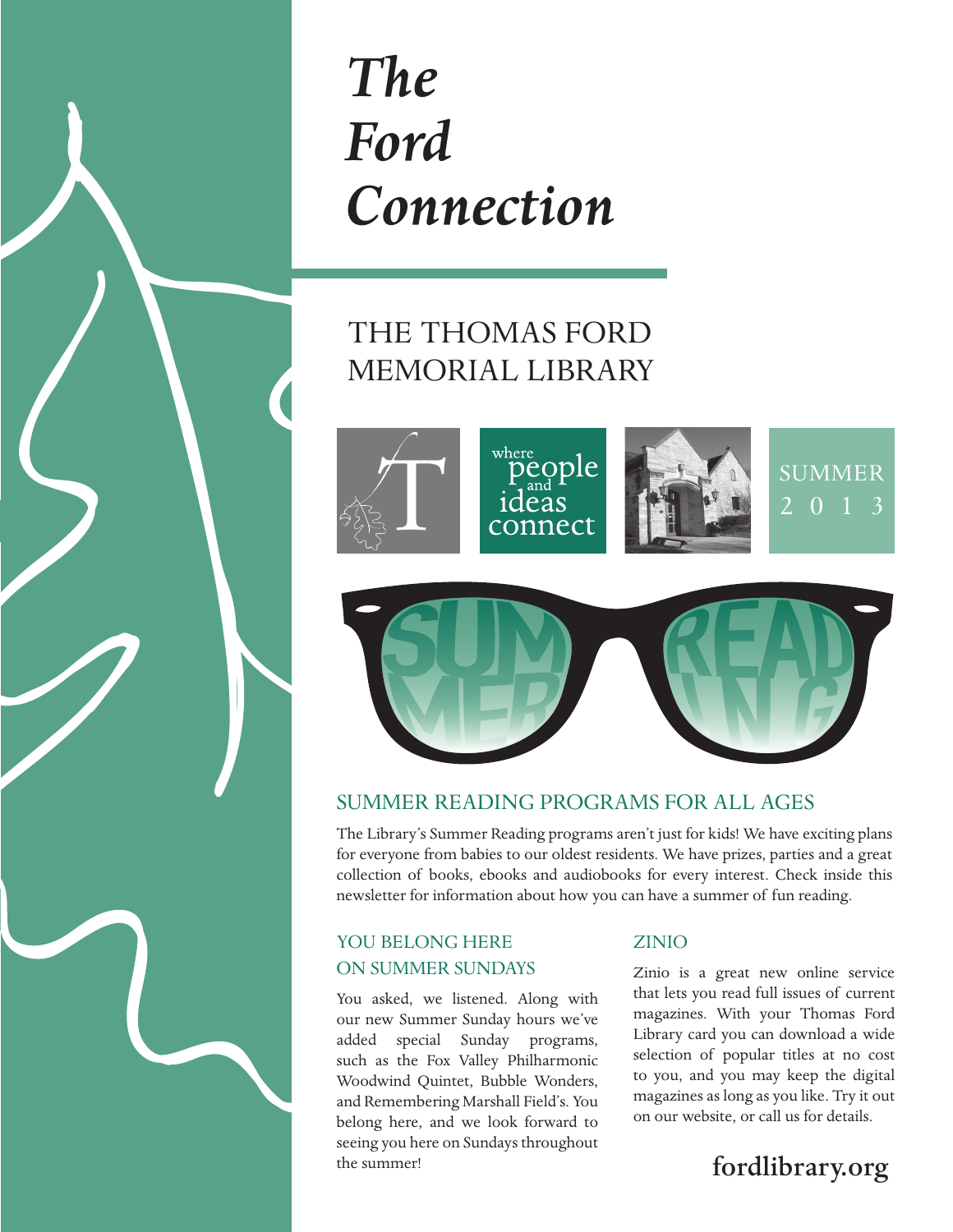# Adult

*Registration is required for all programs unless otherwise noted. Register online, in person, or by calling (708) 246-0520.*



#### A DULT SUMMER READING PROGRAM

Rock, pop, or hip-hop? Mozart, Coltrane, or Scruggs? Whatever your taste, literature and music come together in our Adult Summer Reading Program, Noteworthy: Words and Music.

Sign up at the Library beginning Monday, June 3. Or – new this year – sign up and record your books online at www.fordlibrary. org! Then, check out 6 books, ebooks, or audio books. All are your choice, and only one needs to be music-related.

For every item checked out you will receive a ticket to enter drawings for some outstanding prizes – gift cards for Barnes & Noble, theater tickets, two entrees courtesy of Western Springs' renowned Vie Restaurant, or gift cards from its newest restaurant, Davanti Enoteca! Just for signing up, you can receive a discount on tickets to Northwestern football games. The first 100 to finish will receive a reader's notebook.

Submit your tickets by Saturday, August 17. Drawings will be held on June 28 and July 26, with the grand prize drawing at the end.

#### DISNEY WORLD 101

Thursday, June 13, 7 p.m. Planning a trip to Walt Disney World, but don't know where to start? Karen Luster will share the best and worst times to visit, the best accommodation option to fit your budget and needs, how to guarantee a ride (or two!) on the most popular attractions, and more!

#### Digital Photo Management Explained

Tuesday, June 18, 7 p.m. Going on vacation this summer and planning to document the whole thing? Sick of your dusty old photo albums? Tech whizzes Jack and John will answer all of your questions about saving, managing, editing and uploading your digital photographs.

#### Remembering Marshall Field's

Sunday, June 23, 2 p.m.

Author and historian Leslie Goddard returns with more about the history of Marshall Field's. Leslie starts from its beginnings as a dry goods store in 1852 and traces its progress into a world-class trendsetter. She will have photographs, ads, postcards and memorabilia of the store's cherished traditions.

#### Faux Moroccan Lanterns

Wednesday, June 26, 7 p.m. Due to the overwhelming interest in this class, we are offering a repeat session. Bring a wide mouthed jar or vase and embellish it in a Moroccan style to light

up your summer.

#### Fox Valley Philharmonic WOODWIND QUINTET

Sunday, July 21, 3 p.m.

Local clarinetist John Norton and principal woodwind players from the Fox Valley Philharmonic will present a family concert, including a narrated performance of Prokofiev's *Peter and the Wolf*. Norton's *Variations on London Bridge* and an opportunity for youth to conduct the quintet are also on the bill. No registration necessary.

#### Polymer Clay Beads

Wednesday, July 24, 7 p.m. In this polymer clay workshop you'll learn how to use the popular material to make unique beads for jewelry and decoration. There is a \$5 material fee for each participant.

#### FAB FOUR FAQ 2.0: . The Beatles in the Seventies

Tuesday, July 9, 6:30 p.m. Author and historian Robert Rodriguez is back to talk about The Beatles' bitter break-up and their attempts to establish individual identities under the shadow of their collective past. He'll show a mini-documentary including rare interviews, concert and promo clips, as well as film and comedy sketches. Robert will cover everything from the triumphs of *Imagine* through John Lennon's 1980 murder, forever closing the door on a reunion.

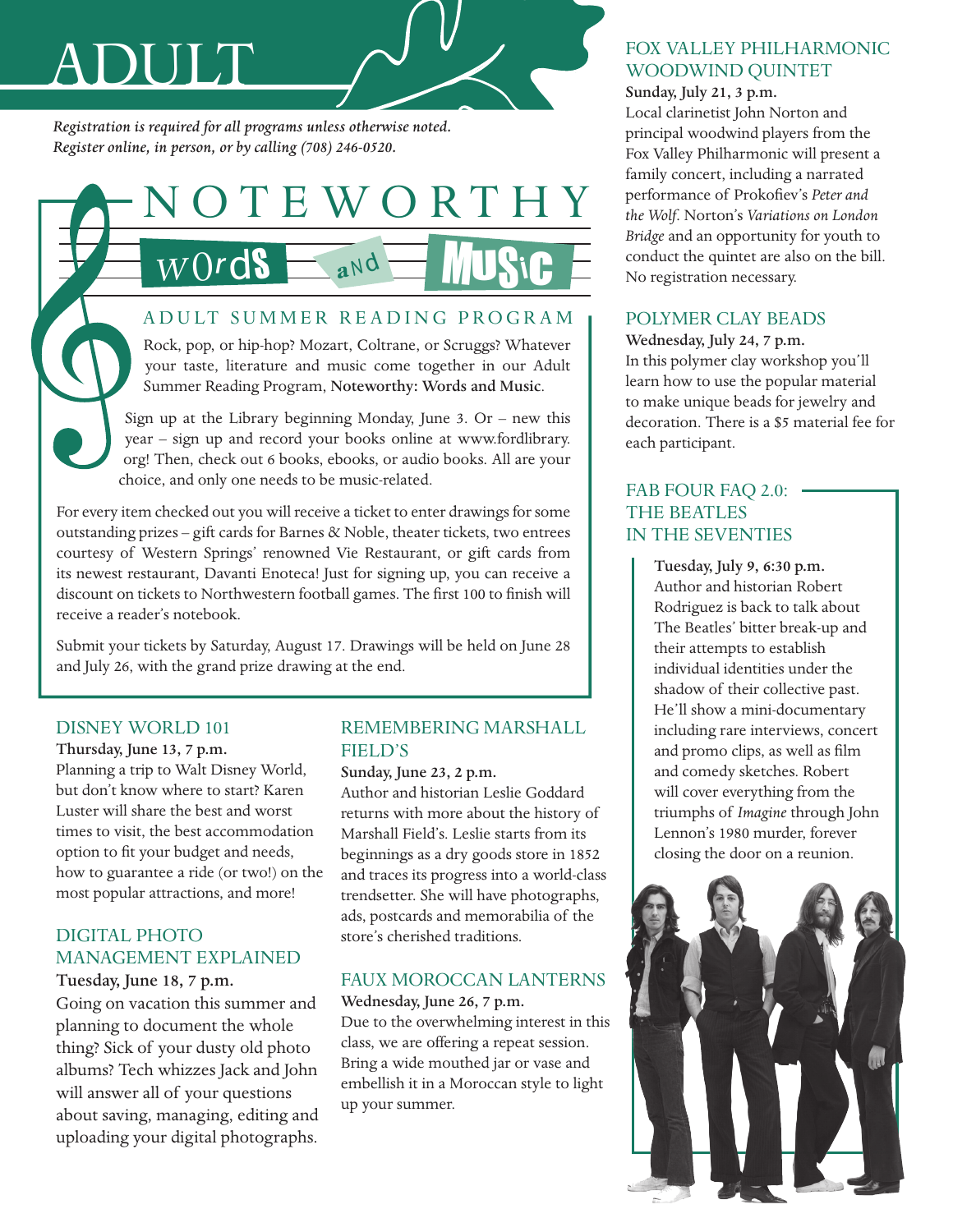# YOUT

#### Registration starts Tuesday, May 28.

*Registration is required for all programs and storytimes unless otherwise noted. Have your library card ready to register online, in person, or by phone.*

# DIG INTO R F A DI

This summer the Youth Services department invites all young readers to "Dig into Reading" by participating in our Summer Reading Club. Readers will explore our underground theme with stories, music, crafts and more. The Club is for children birth through 6th grade.

**Registration for Summer Reading begins Monday, June 3**, and can be done online or in person. Contests and prize distribution begin Monday, June 10.

### DAILY CONTEST

Find the Worm Book. Every day, beginning June 10, a special worm book will be hidden in the Youth Services department. The first child to find it will get a prize from our treasure chest.

### WEEKLY CONTESTS

Every week this summer, readers and nonreaders can participate in contests for a chance to win a prize. New contests will be posted each week beginning June 10.

#### *Summer Reading Kickoff* Dave Dinaso's Traveling World of Reptiles

Wednesday, June 5, 7-8:15 p.m. Venue: Grand Avenue Community Center, 4211 Grand Avenue Families welcome

Experience an entertaining, hands-on show about reptiles and amphibians from around the world! Dave's mission is to teach the audience to respect the animals. Audience members are encouraged, but never forced, to pet the animals. Please register all children and adults.

#### Bubble Wonders

#### Sunday, June 9, 2-3 p.m.

Families welcome

International bubble artist Geoffrey "Merlin" Akins creates moments of awe during his hilarious performance. He makes huge, wobbly dancing bubbles and creates sculptures such as bubble caterpillars, fog-filled volcano bubbles, the impossible square bubble and a fully functional bubble merry-go-round. He can even place a child inside a bubble! Please register all children and adults.

*Choose Tuesdays OR Thursdays in June OR July. Little Buddies: Grades K-2. Big Buddies: See the Teen section for details.*

#### June Book Buddies

Tuesdays, June 11, 18 and 25 OR Thursdays, June 13, 20 and 27 10:45-11:30 a.m.

#### July Book Buddies

Tuesdays, July 9, 16 and 23 OR Thursdays, July 11, 18 and 25 10:45-11:30 a.m.

#### R.E.A.D. to the Dogs **AT THE LIBRARY**

Tuesdays, June 11, July 9, August 13, 7-8 p.m. Beginning or independent readers love to practice reading aloud to dogs from Hinsdale Humane Society's Pet Assisted Learning program because it's pressure free! Sign up for one 15-minute time slot either in person or by phone starting May 28.

#### Club Dig: Digging up **TROUBLE**

Monday, June 17, 10:30-11:30 a.m. Grades 1+

Get a little slimy and slithery by making your own silly slime and painting a wooden snake.

#### Steve Beno: Moving Kids with Music

#### Wednesday, June 19, 10:30-11:15 a.m. Families welcome

Designed for children ages 2-10, this interactive musical experience engages children with rhymes, rhythm games and songs while teaching music fundamentals. Featuring a mix of classic and original songs, this fun-filled show is guaranteed to get children and their families moving, smiling and learning. Please register all children and adults. (ALL)

### $BOOK -$ **BUDDIES**

A Big Buddy and Little Buddy will read together for 45-minute segments. As a courtesy to your buddy, please commit to the three sessions. This program, back by popular demand, helps Big Buddies practice fluency and read with proper pronunciation and rhythm. Little Buddies benefit from hearing properly phrased fluent reading, building visual imagery and comprehension. They will participate in read-aloud, followed by an activity related to the book.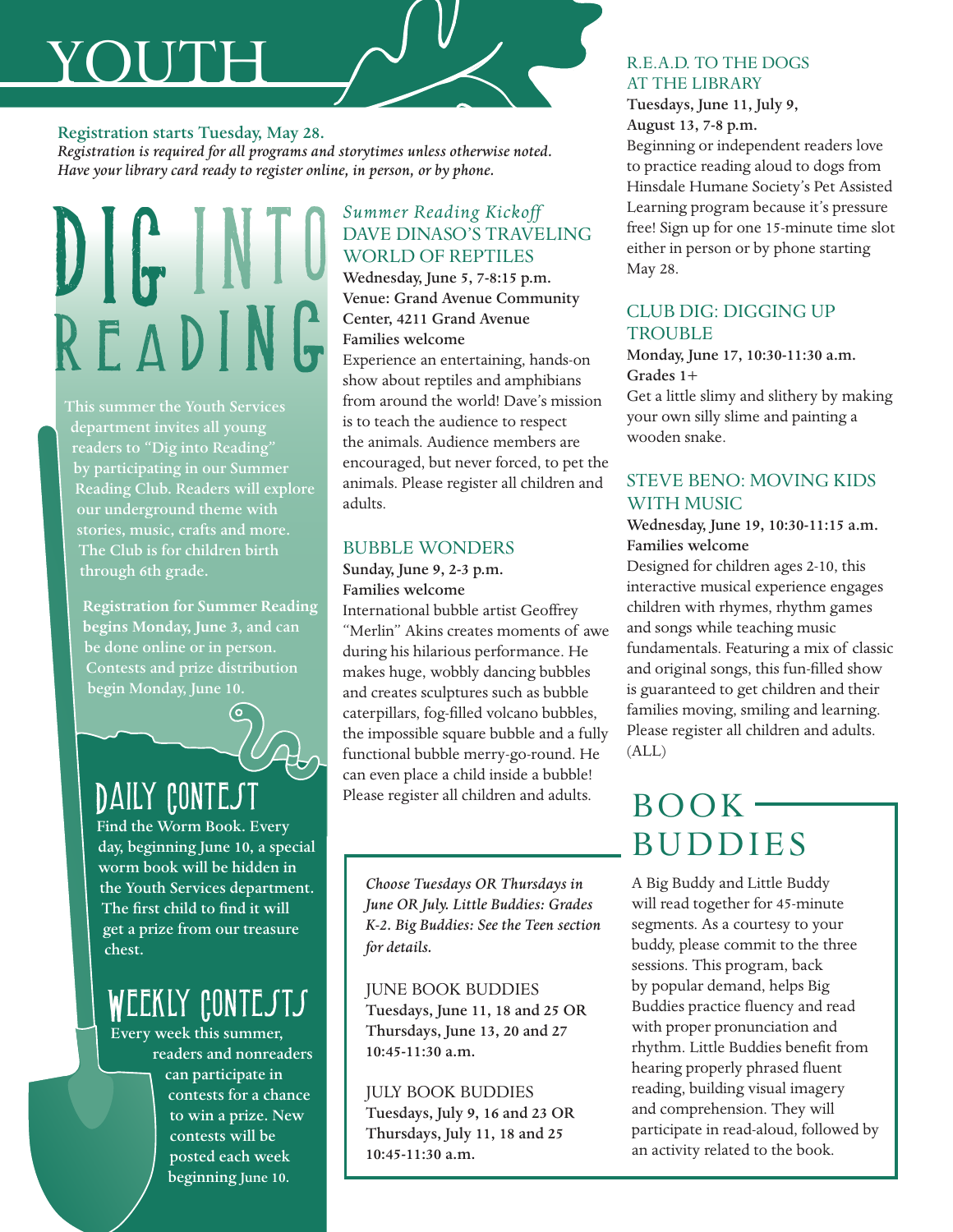#### Family Storytime

Thursdays, June 20 and July 18 6:45-7:30 p.m. All ages Hear stories, sing songs and make a craft in this special evening storytime for families. Please register all children and adults. (ALL)

#### Lego Play Days

Fridays, June 21 and July 19 10:30 a.m.-12 p.m. All ages Build with our Legos and Duplos. Your creations will be displayed for all to see. Drop-in event—no registration required. (P)

#### LEGO CLUB

Thursdays, June 27 and July 25, 1-2 p.m. Grades 2+ Join the Lego Club and be challenged! At each meeting you will be given a different secret building challenge. After building for 45 minutes, we'll write descriptions of our creations, for display in Youth Services.

#### Be the Groove

Wednesday, July 10, 3:15 p.m. Venue: Hinsdale Community House, 415 W. 8th St., Hinsdale Families welcome Be the Groove is a rhythmic performance ensemble that believes rhythm is not just a beat—it is a mode of expression. This Chicago-based group fuses a variety of movement, percussion and rhythmic techniques to

create a unique style of its own. Please register all children and adults.

#### Bugs, Beetles & Bookworms

#### **Saturday, July 13, 10:30-11:30 a.m. Grades K-8**

The Science Alliance presents this fastpaced insect safari. Kids will investigate the life stories of monarch butterflies, dragonflies, spiders and more, with an emphasis on how important bugs are to the Earth and our lives. Your kids will have a blast learning about wings and stings and crawly things. Please register all children and adults.

#### Club Dig: Digging up the **PAST**

**Monday, July 15, 10:30-11:30 a.m. Grades 1+**

Decorate a treasure chest to store your secret mementos, then create a magical crystal garden.

#### Morning Movies

**Wednesdays, July 17 and 31 10-11:30 a.m. All ages** Bring your pillow and chill out with *Gnomeo & Juliet* (July 17) and *Treasure Buddies* (July 31). Both are rated G. An adult must stay in the room with children under 5. Drop-in event—no registration required.

#### Spanish Language **STORYTIME**

Tuesday, July 23, 4-4:30 p.m. Families welcome Join Language Stars for a Spanish storytime featuring songs and a take-home activity. Please register all children and adults. (ALL)

#### "Dig into Reading" Finale **PARTY**

Friday, August 2, 6:30 p.m. Venue: Enchanted Castle, 1103 S. Main St., Lombard Families welcome Join us for a pizza party at Enchanted Castle. Come see if you win one of

the grand prizes or bonus prizes, then have fun playing and exploring the attractions at Enchanted Castle. Please register all children and adults.

#### WHAT CHILDREN Learn at the Library

Early childhood experiences at the Library have a positive impact on ability to learn language and reading skills later on. For babies through age five, the best ways to get them ready to read are: Talking (T), Singing (S), Reading (R), Writing (W) and Playing (P). Library programs involving all five activities are coded ALL.



#### Read 'n' Rhyme Romp

**Mondays, June 10, 24, and July 8, 22, 9:45-10:15 a.m. OR 10:30-11 a.m. 3-23 months w/adult (choose either session on Mondays)** Help your baby grow up to love books! Share stories, songs and rhymes with your little one in this lap sit program. This program works best with one adult and one baby. (ALL)

#### Toddler Time

**Tuesdays, June 11, 25, and July 9, 23 OR Thursdays, June 13, 27, and July 11, 25, 10-10:30 a.m. 2-3 years w/adult (choose Tuesdays OR Thursdays)** Introduce your toddler to early literacy storytimes. Early literacy practices help build the foundation of reading. This program works best if there is one adult with one toddler. Adults are encouraged to expand their child's learning by repeating the activities at home. (ALL)

#### Storytime Pals

**Mondays, June 10, 24, and July 8, 22, 1:30-2 p.m. OR Wednesdays, June 12, 26, and July 10, 24, 10-10:30 a.m. 3-5 years (choose Mondays OR Wednesdays)**  Hear stories, sing songs and have fun with your friends. Storytimes will highlight early literacy skills that children need before they can read. (ALL)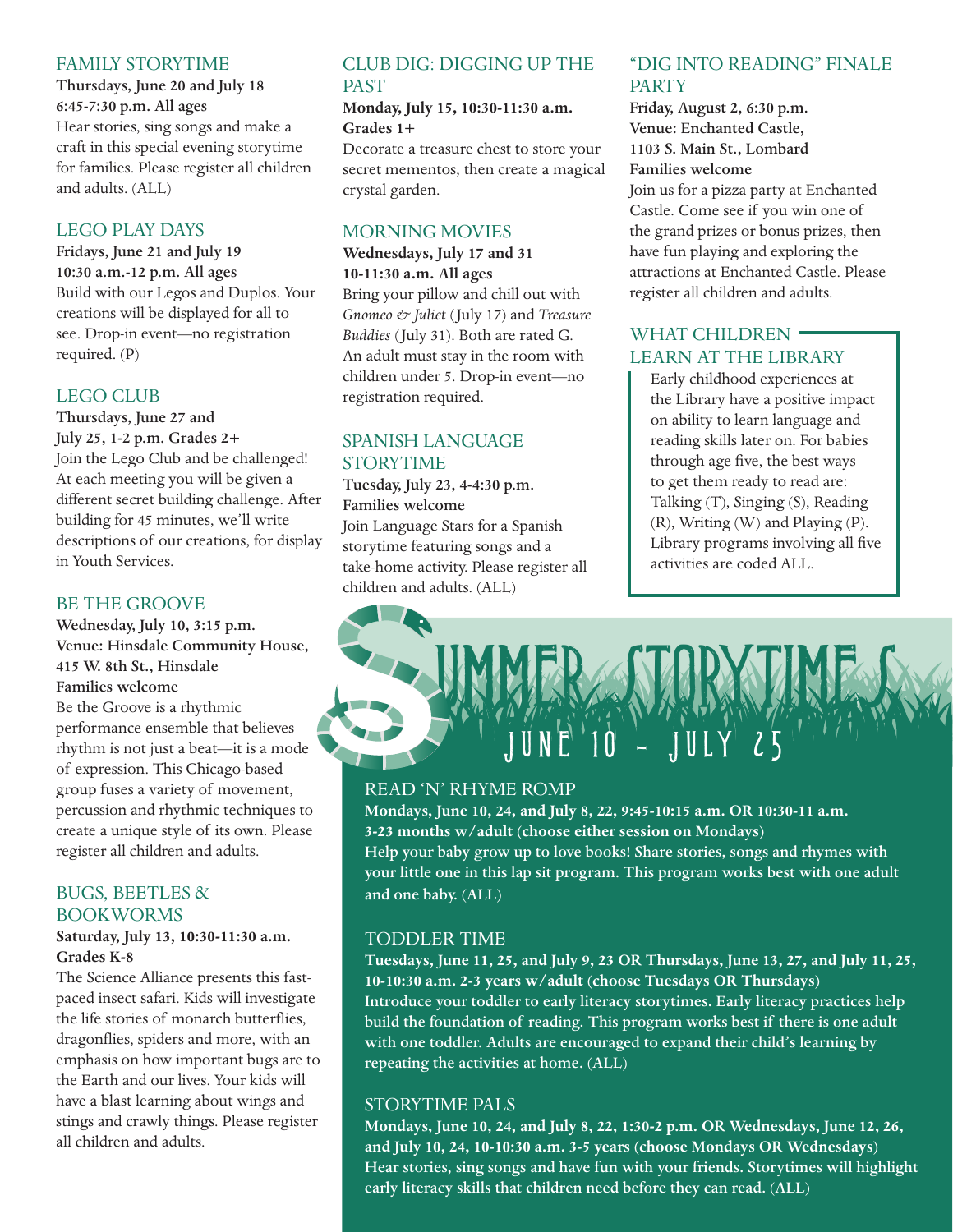# teen

*Teen programs are open to those in grades 6-12. Registration is required for all programs unless otherwise noted.*

### -TEEN SUMMER READING CLUB **BENEATH THE SURFACE**

Read books. Have fun. Farn prizes. We're taking it underground with books, movies and programs that look at things in a whole new way: secrets and spies, hidden treasures, underground movements and more! Visit fordlibrary.org/teens for more information and to sign up.

#### HIGH NOON UNDERGROUND MOVIEs

*Bring your lunch, have some popcorn, and check out movies that look Beneath The Surface every summer Thursday at noon. All movies are PG-13.*

June 13: The Hunger Games Katniss rebels against an unjust society when forced to fight to the death in a televised event.

#### June 20: Nick and Nora's Infinite Playlist

They have found each other – will they find tonight's secret show in NYC's underground music scene?

#### June 27: MYSTERY MEN

This movie about not-quite-super superheroes was based on an underground comic book.

#### July 11: I AM LEGEND

Years after a plague left him the only survivor, a man fights off zombie-like creatures in New York.

#### July 18: BEAUTIFUL **CREATURES**

What deep family secrets lurk beneath the surface of Ethan and Lena's Southern town?

#### July 25: PITCH PERFECT

Becca and her a cappella group have to get beneath surface appearances to make it big.

#### Summer Book Buddies

Share your time and love of reading with a child this summer. Big Buddies are 6th-12th graders who enjoy children, are patient and able to commit to every meeting they sign up for. See the Book Buddies announcement in the Youth section for dates and times.

#### Exam Cram

Tuesday & Wednesday, May 28, 29 5-10 p.m.

Quiet and group study spaces, extended hours and snacks. No registration required.

#### Last Call! Summer Volunteer Training

Wednesday, May 29, 4 p.m. Saturday, June 1, 10 a.m. There's still time to be a summer volunteer, but you must attend one of the training sessions. Check fordlibrary. org/teens for more information.

#### DUCT TAPE IT!

Wednesday, June 19, 2-3 p.m. This mild mannered utility tape masquerades as an awesome construction material!

#### ACT Practice Exam

Saturday, June 29, 10 a.m.-2 p.m. This Practice Exam is free and open to all high school students. The Big Envelope will be on hand to answer your questions about. All students receive a score report summary.

#### 10-1 BOOK CLUB'S Chicago Trip Saturday, June 29

Any teen reading the nominees is eligible to join us on this trip to McCormick Place in Chicago to participate in the 2013 Young Adult Library Association's Best Fiction for Young Adults Teen Feedback Session. Hundreds of publishers, librarians and teachers from around the country are waiting to hear what YOU have to say. See the list of nominees at ala.org/ yalsa/bfya-nominations, and contact Heather for more information.

#### Bananagrams XL

Tuesday, July 2, 2-3 p.m. We'll supersize this popular word game with giant pieces that will keep you and your team running to keep up.

#### Super Sweet Sushi Treat

Wednesday, July 17, 2-3 p.m. Food can go undercover, too. Come learn how to make candy sushi.

#### Bleach Pen T's

Wednesday, July 31, 2-3 p.m. Underneath that plain t-shirt is an incredible creation. Bring a NON-WHITE t-shirt and please wear old clothes for this program.

afé ford

Musicians! Poets! Comics! Talented teens of all types! Showcase your talent after hours in our cozy reading room. Don't want to perform, but want to see your friends on stage? That's cool, too. Doors open at 6:45 p.m. Snacks and Friday, July 12 at 7 p.m.  $\bigcup_{\alpha}$ 

drinks provided.